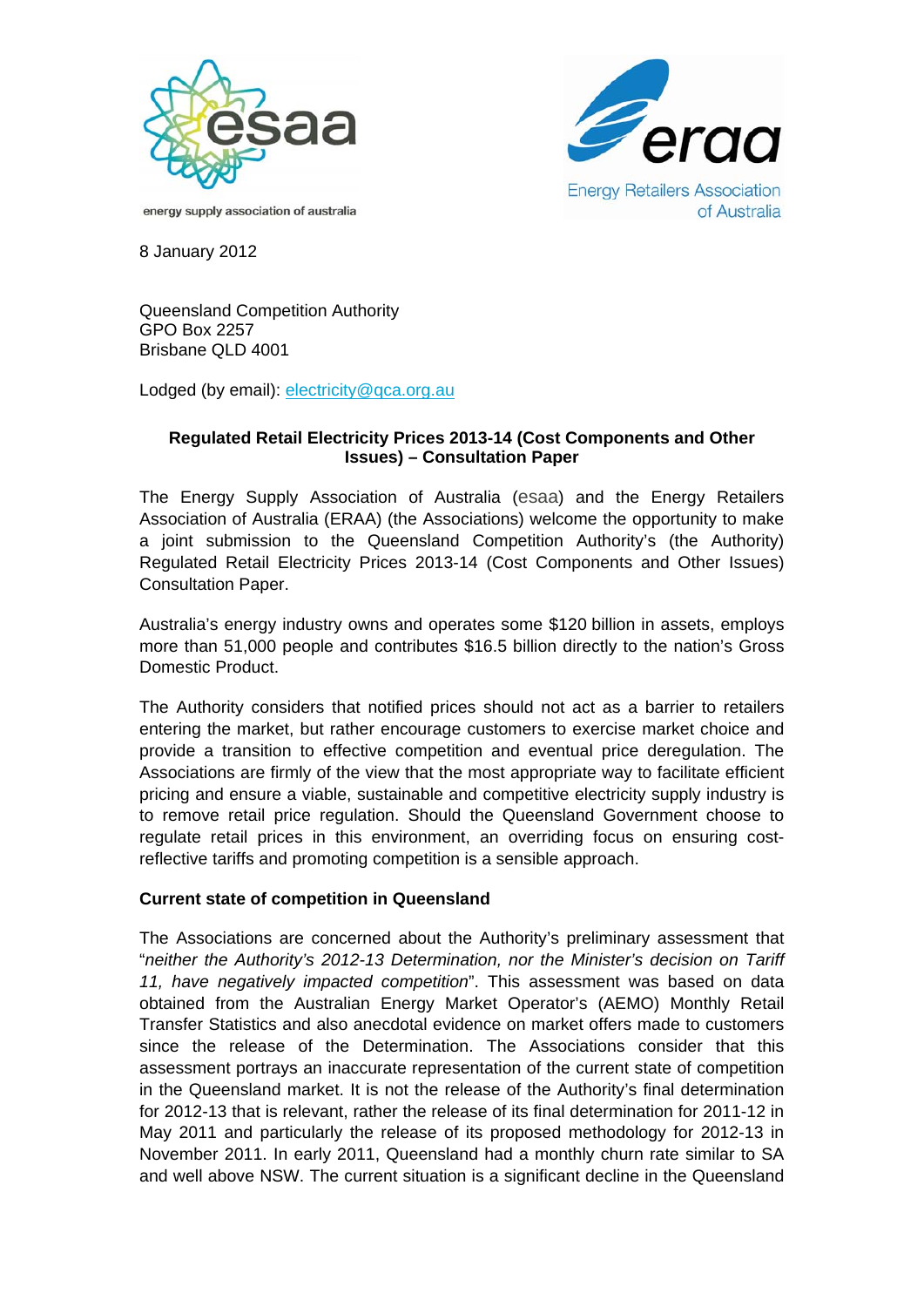churn rate leaving it well behind both NSW and SA. This is clear evidence of the Authority's decisions leading to a decline in competition.

The AEMO data highlights that churn in Victoria is generally higher than in other states. This is consistent with the VaasaETT report which suggests that Victoria is the most competitive market in the world based on churn and the number of new entrants actively operating in that market.<sup>1</sup> The data also highlights that churn activity in Queensland has declined and stagnated since the introduction of Full Retail Competition in 2008. Most recently, customer switching in Queensland has fallen well below all other National Electricity Market (NEM) States.

The Associations maintain the view that churn rates provide the best indication of the level of competition within the retail market. Advice from member businesses suggests that such activity in Queensland has declined (or ceased) since the 2012- 2013 Determination and the Minister's decision on Tariff 11. While this is broadly consistent with the AEMO customer transfer data, information relating to customer switching solely between the large retailers (or conversely, churn that involves new entrants) is needed to provide a more accurate picture This level of granularity in transfer data is collected by AEMO, though it is not publicly available. $^2$  The Associations consider that it would be useful for the Authority to seek access to this information prior to making its final assessment on the effectiveness of competition in Queensland.

The Associations would also like to highlight that discounting in Queensland against the regulated Standing Offer tariff has changed substantially since 2008 when new entrants were competing more effectively. Since 2010, discounting has been led predominantly by only a few retailers, with some new entrants being forced to offer rates substantially above the Standing Offer tariff or simply ceasing to market in Queensland. Further, some potential new entrants that were planning to enter the Queensland market have opted to divert resources to other States.<sup>3</sup>

With respect to diverting resources to other States, discussions with retail businesses have identified a clear trend for increasing investment in Victoria and most recently in New South Wales. In NSW, investment has been steadily increasing since the sale of NSW Government owned retail assets. Conversely, Queensland new entrant investment has remained low, declining since 2010 and further declining since the 2012-2013 Determination and the Minister's decision on Tariff 11.

 1 VaasaETT, *World Energy Retail Market Rankings 2012 – Presentation by Dr Philip E. Lewis at ERAA Retail Seminar*, 23 May 2012, Melbourne. 2

AEMO transfer statistics include transfers between Tier 1 and Tier 2 retailers (being the local incumbents), though it is not possible to identify churn between the large retailers and new entrant retailers from the publicly available data.

 $3$  For new entrant retailers and large retailers outside of their Tier 1 jurisdictions, where they can exit a market in the case of low profitability, market exit incurs costs that can be significant. Accordingly, retailers may elect to maintain their current customers, or a small number of customers, in an unprofitable jurisdiction to avoid incurring costs of unwinding their wholesale books.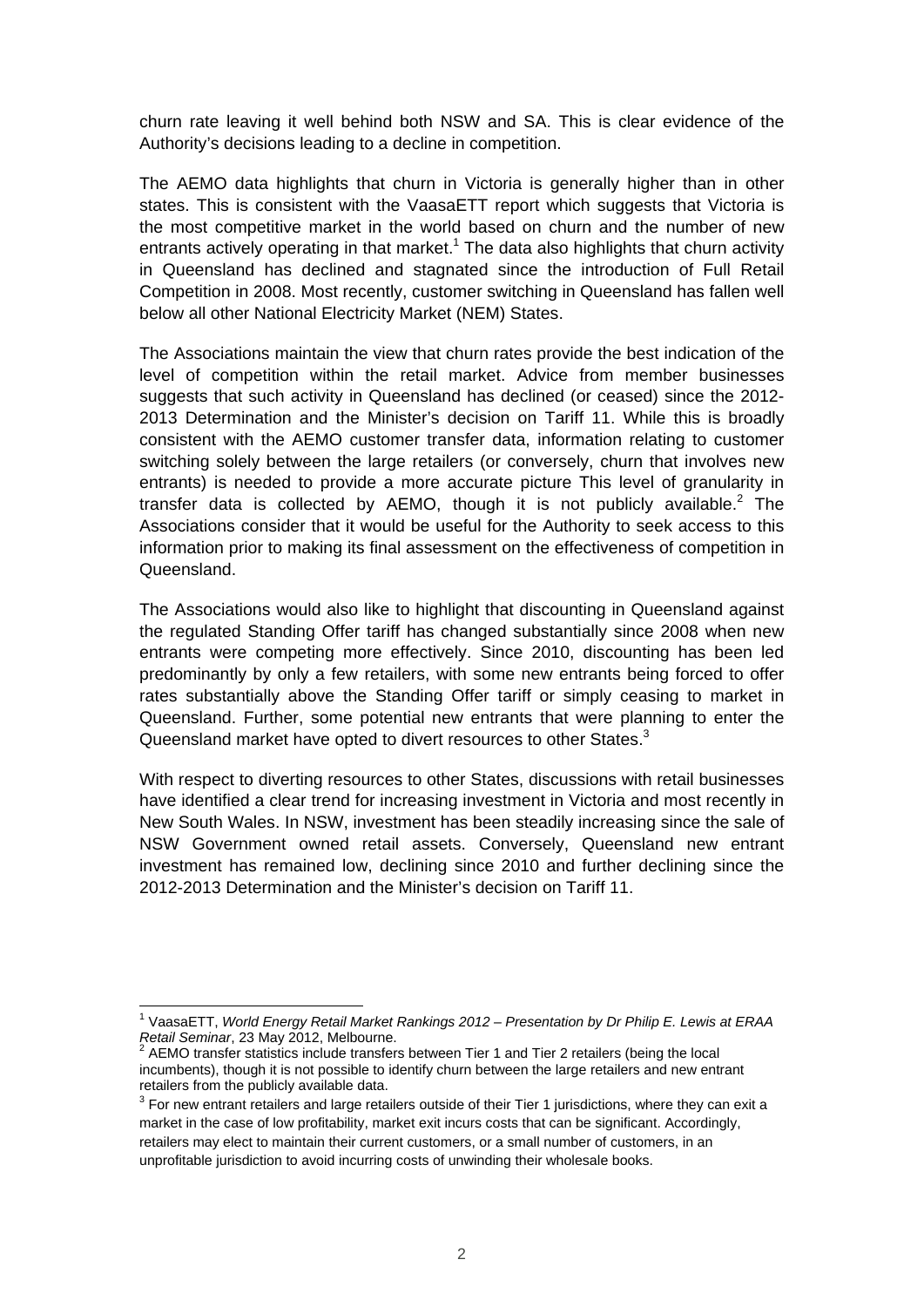## **Cost-reflective tariffs**

To promote competition in regulated electricity markets, it is essential that tariffs are set at cost-reflective levels, with adverse consequences arising when setting the regulated prices too low. Cost-reflective retail tariffs allow businesses operating within the retail sector to recover the costs of electricity supply, as well as an appropriate return on investment, thus encouraging new market entry. In the event that prices are set above the cost of supply  $-$  including an appropriate retail margin  $$ competition will erode margins back to efficient levels. Conversely, regulated tariffs set below the cost of supply impede full cost recovery, potentially compromising the financial viability of businesses operating within the retail sector and by extension, the electricity supply industry. In any case, regulated retail prices may have a distorting effect on the efficient operation of the wholesale market.

Cost-reflective pricing is also critical in the context of providing efficient and transparent price signals. Price signals are powerful tools to shape behaviour and are a fundamental aspect of resource allocation in almost all aspects of the Australian economy. Price signals have the potential to improve the efficiency of the energy system, including improving system utilisation by providing signals for time-of-use consumption, informing rational decisions on energy efficiency or responding to emissions reduction through carbon pricing. Notably, where energy prices are set below cost, those users cannot be expected to make rational energy efficiency decisions as the information they have is distorted. More specifically, below-cost prices will lead to the levels of energy efficiency being too low.

To ensure that consumers face efficient price signals, it is critical that Tariff 11 (the main residential tariff) is transitioned to cost-reflective levels as soon as possible. This can be achieved by setting the retail component at the level established in the absence of the Tariff freeze and addressing the current imbalance between the fixed and variable components of the tariff. Holding Tariff 11 (or any tariff) below cost is a blunt and very expensive measure that benefits all energy consumers receiving the discounted rate, even those that do not require assistance. Further, while Tariff 11 is not cost-reflective, consumers will have no incentive to consider switching to a costreflective time-of-use tariff, which is a more efficient tariff for shaping energy consumption patterns.

With respect to estimating the wholesale energy cost (WEC) component of regulated tariffs, it is acknowledged that this is an inherently complex exercise. The Associations maintain the most appropriate approach is one that ensures the WEC component is not less than the LRMC of electricity generation. The LRMC floor approach (currently utilised in New South Wales) appropriately reflects the asymmetry of setting regulated prices high or low and is consistent with the Authority's view that notified prices should be set at a level that encourages vigorous competition. In contrast, a market based approach will result in greater price volatility flowing from spot and contract markets into the retail path and ultimately, non-costreflective prices.

To the extent that cost-reflective prices are considered beyond the capacity of certain customers to pay, the Associations consider that such consumers should be supported by purposely designed, budget funded measures. These measures need